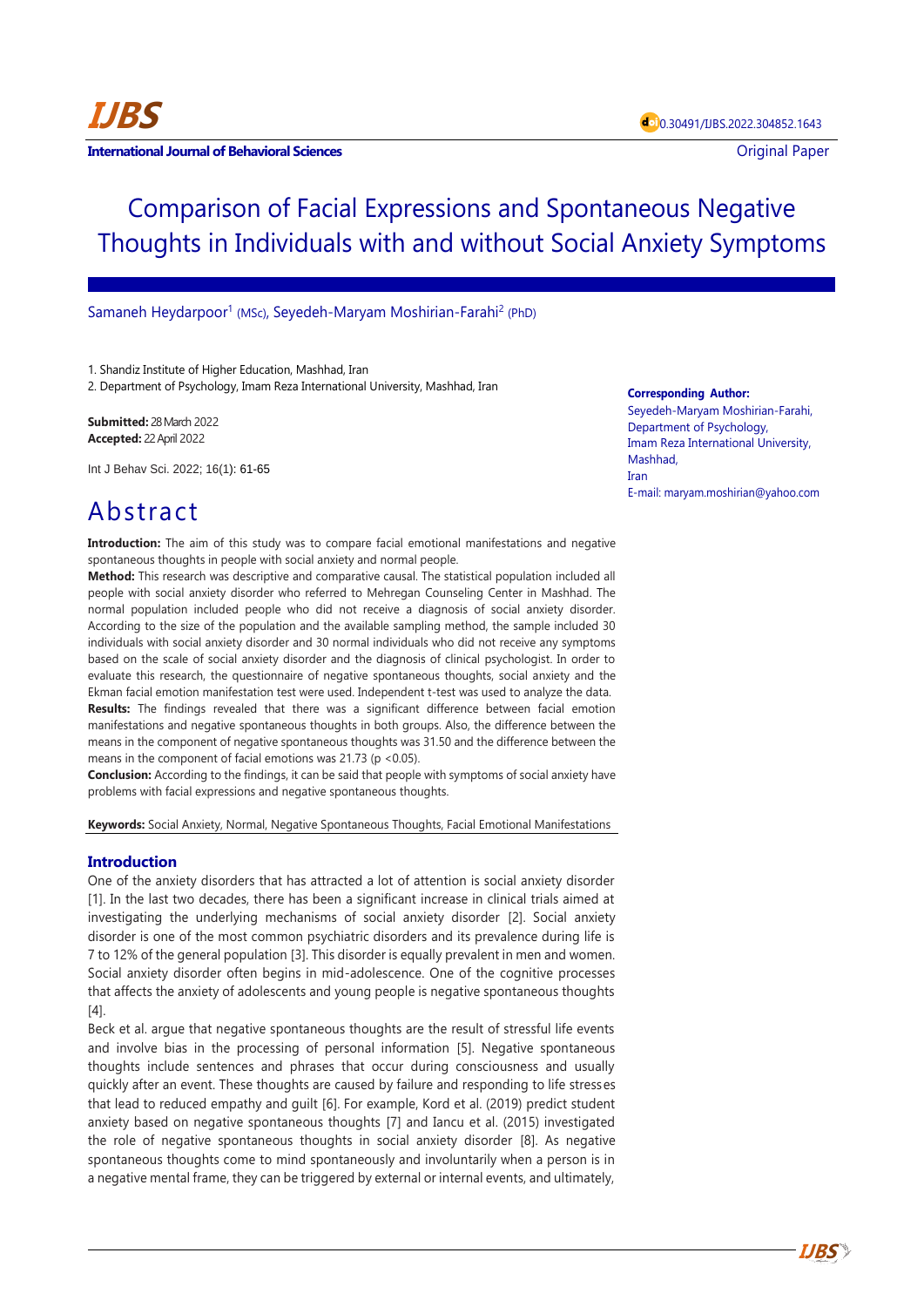emotional and stressful reactions in [9] which in such situations makes a person prone to anxiety and other emotional disorders [7].

Emotions affect different aspects of life, shape our relationships, and motivate our activities. Therefore, it is important to learn how to identify them and how people hide and express them. The ability to change and interpret emotions in facial expressions is vital to social functioning throughout life and is constantly changing. The six main emotions (happiness, sadness, anger, fear, surprise and hatred) are similar in recognizing and expressing a face in different cultures. For example, Demenescu et al. stated that people with social anxiety disorder are significantly weaker in recognizing emotion facial expression than normal individuals and have a general deficit in emotion facial recognition [10]. Schaefer et al. showed in a study that patients with depression and bipolar disorder were less sensitive and accurate than normal individuals in recognizing and naming emotions and were slower in processing emotion than normal individuals [11]. Therefore, the purpose of this study is to compare facial emotional manifestations and negative spontaneous thoughts in patients with social anxiety disorder and normal people.

In general, impairment in emotional function is one of the problems of people with social anxiety disorder, which leads to impairment and inability to recognize the facial expression of emotion in these people. In other words, emotions based on cognitive-behavioral theory refer to the negative spontaneous thoughts that a person experiences. There are no published studies today on the prevalence of social anxiety disorder in Iran. However, clinical observations speak for an increase in the prevalence rate of this disorder in the Iranian society. Over the past few decades, several theoretical models have been proposed to explain the underlying mechanisms of social anxiety disorder, some of which emphasize cognitive processes. Due to the lack of such research in Iran, this study seeks to answer the question of whether there is a significant difference between negative spontaneous thoughts and facial emotions of normal individuals with social anxiety disorder?

## **Method**

The present study was a descriptive cross-sectional postevent study. The statistical population included all people with social anxiety disorder who referred to Mehregan Counseling Center in Mashhad, who received this diagnosis based on a clinical interview by a psychologist and the Social Anxiety Disorder Scale. The normal population included people for whom the diagnosis of social anxiety disorder based on clinical interview and social anxiety questionnaire was rejected. According to the size of the population and the available sampling method, the sample included 30 individuals with social anxiety disorder and 30 normal individuals who had no symptoms based on the scale of social anxiety disorder and clinical psychologist diagnosis. The inclusion criteria included: 1) having social anxiety disorder 2) being in the age range of 18-48 years and 3) having an informed consent to participate in the research. The exclusion criteria included: 1) having a case other than social anxiety disorder and 2) not willing to participate in the study. The research tools are as follows:

**Automatic Thoughts Questionnaire (ATQ):** This scale was developed in 1980 to assess the cognitive component of depression from an individual perspective. This test is a 30-type tool that measures the amount of negative inner self-talk. The Spontaneous Thoughts Questionnaire examines four dimensions of these thoughts: individual incompatibility and tendency to change; my self-concept and negative expectations and low self-esteem, and helplessness.

In Hollon and Kendall's [12] research, the internal consistency of this questionnaire was reported by calculating Cronbach's alpha coefficient of 0.97. The validity of this questionnaire has been investigated in various studies, all of which are due to positive and significant results. In the research of Baba Miri et al. [13], the validity of this tool by Cronbach's alpha was 0.92 for the rate of negative spontaneous thoughts and 0.95 for believing in negative spontaneous thoughts. Kazemi et al. [14] also obtained a reliability coefficient of 0.87 for beliefs and a coefficient of 0.85 for the frequency of beliefs by rerunning this test in 30 weeks in 30 high school students. In the present study, the validity of this scale was obtained by Cronbach's alpha method for 0.90 negative spontaneous thoughts and 0.92 for believing in negative spontaneous thoughts.

**Conner's Social Phobia Questionnaire:** The Social Phobia Scale was used to assess social anxiety disorder. It is a questionnaire developed by Connor et al. [15] to screen and assess the severity of social anxiety disorder. This questionnaire was first designed by Connor et al. in 2003. This self-assessment scale consists of 17 items that cover the main spectrum of social phobia such as fear, avoidance, and physiological symptoms. Statements of Psychometric properties of the Social Phobia Inventory (SPIN) cases indicate signs of social phobia. In response to a person's statements, it should be determined how much each sentence applies to him or her. The questionnaire measures the three clinical domains of social phobia: fear, avoidance, and the physiological symptoms of the disorder. One of the advantages of this questionnaire is its shortness and simplicity of scoring, which makes it easy to use in large populations. One of the uses of this questionnaire is to test the response to treatment in patients with social anxiety disorder. The SPIN questionnaire is similar to a customer service survey.

Each SPIN statement can be measured by selecting five responses based on the scale of social phobia singular ranging from "absolutely" to "extraordinary". Each answer is then assigned on a numerical value ranging from mild to severe. Overall assessment is done with a total score, and a total score above 19 indicates the likelihood of developing social anxiety disorder. SPIN is considered as a valid assessment scale for screening social anxiety disorder as well as measuring the severity of social anxiety and the outcomes after treatment.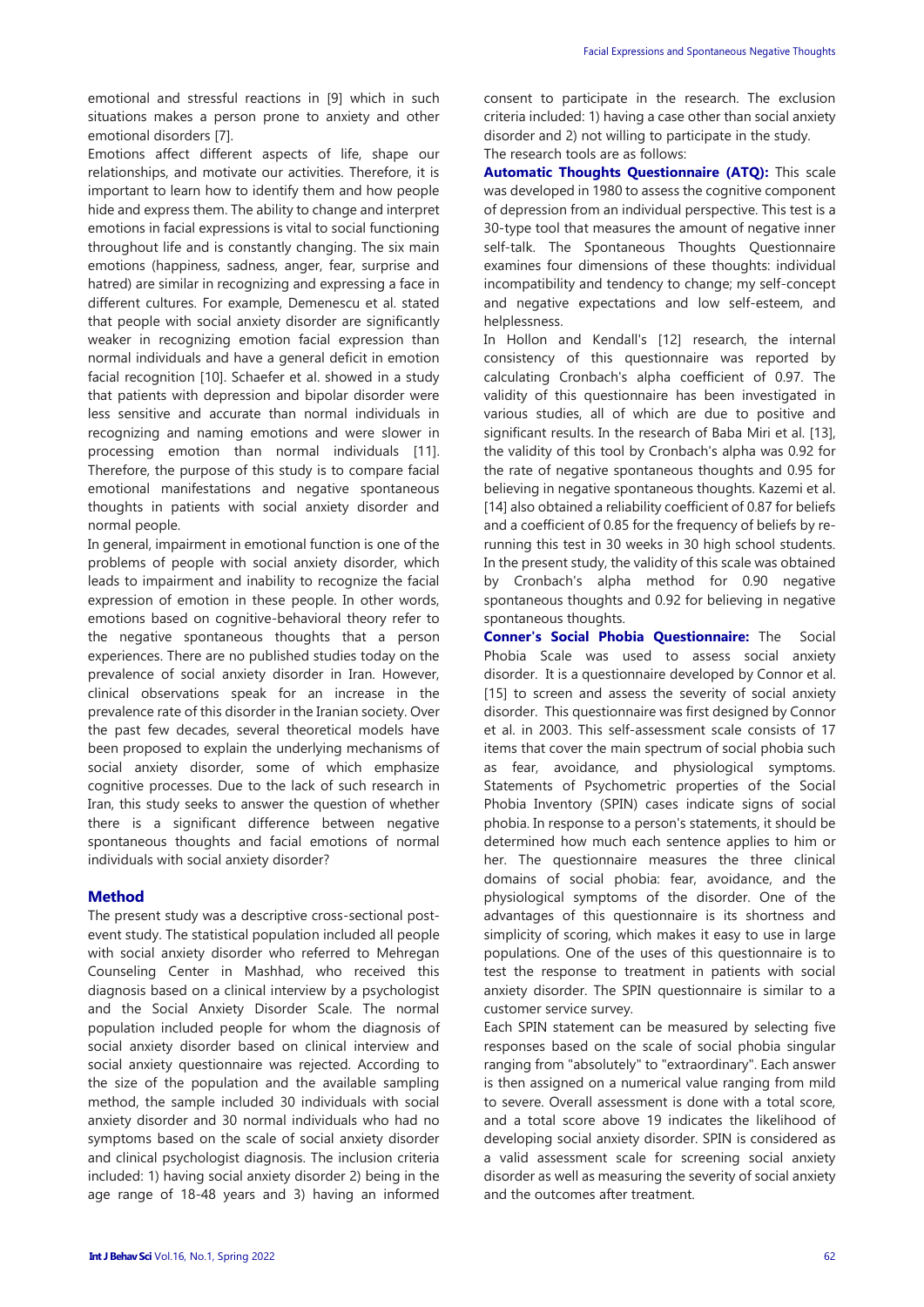**Ekman Facial Emotion Demonstration Test:** The Eckman Facial Emotion Demonstration Test consists of 36 black-and-white photographs of facial emotion taken and collected in 2003 by Eckman and Freison [17]. These photos are face images of two men and women that show six main emotions including: anger, hatred, fear, joy, sadness and surprise, and the subject should be able to recognize the desired emotion by looking at each image and answer. The reliability coefficient of the retest method of this test was reported to be 0.85 at one week intervals. To evaluate the validity of the above test in Iran, Amiri et al. [18] evaluated the validity of the test criterion through simultaneous validity of the test with Wechsler memory test, Information Processing Questionnaire and Stroop test in patients with schizophrenia who were hospitalized in Tabriz. The criterion validity of this test was 0.4 with Wechsler Memory Test and 0.32 with Information Processing Questionnaire and 0.25 with the Inhibition of Response, which were measured by the Stroop test. Also, internal consistency coefficient (alpha test coefficient in patients) with schizophrenia was 0.64. These results indicate the simultaneous validity of the criterion and good reliability of the test in the clinical community of Iran. The reliability of the above test in the present study was 0.71 using Cronbach's alpha test. This test is performed manually and is graded to zero and 1. The subjects' performance was evaluated by the number of correct answers.

To perform the test, six basic emotions were assigned to six colors according to the set program. The colors were as follows:

Happiness = green / sadness = yellow / surprise = gray / anger = orange / fear =  $red$  / hate = blue /

First, for each experimenter, the process of performing the test individually was explained as follows: To perform the Ekman test, they will see a set of 36 black and white images of male and female images on the wrench blade with different emotional states. After presenting each experimental image in the shortest possible time (maximum viewing and responding time to each image was considered six seconds), by observing the image, determine the first emotional state that you see in the person's face by selecting the desired card. For example, if he sees anger or rage in the image, select the orange color card and thus continue how to respond to all images. Finally, an overall score was obtained based on the equality of facial expressions, and in the meantime, the number of correct answers was recorded by the researcher. Independent t-test and SPSS-16 software were used to analyze the data.

## **Results**

The aim of this study was to compare facial emotional manifestations and negative spontaneous thoughts in people with social anxiety and normal people. Demographic findings indicated that in the group of social anxiety disorder (50% between 20-30 years, 20% between 30-40 years, and 30% in the age range between 40-50 years) and in the group of normal people (60% between 20-30 years, 30% between 30- 40 years, and 10% between 40-50 years). The mean age of the group with symptoms of social anxiety disorder was  $38.12 \pm 12.32$  and the group without symptoms of social anxiety disorder was  $41.32 \pm 13.11$ . In the group of social anxiety disorder, 76% were female and 24% were male) and in the group of normal people, 83% were female and 17% were male. Table 1 shows the subjects' tendency toward center of scores index in the components of social anxiety, negative spontaneous thoughts, and facial emotion manifestations.

As it can be seen in Table 1 in the difference between the mean scores of the two groups in different research variables, to determine the significance of these differences, the independent t-test was used, the results of which will be continued. After checking the normality of the data using the elongation and skewness index, the scores of the mentioned variables were in yields 2 and -2, and the data had a normal level.

According to Table 2, it can be said that there is a significant difference between facial expressions and negative spontaneous thoughts in the two groups at the level of  $(0.05)$  (p <0.05). It can be said that with 95% confidence, normal people had a lower average in selfnegative thoughts and a higher average in emotional manifestations of people with social anxiety disorder.

| <b>Table 1.</b> Descriptive Indicators of Subjects by Groups |                               |       |           |    |  |  |  |
|--------------------------------------------------------------|-------------------------------|-------|-----------|----|--|--|--|
| Group                                                        |                               | Mean  | <b>SD</b> | N  |  |  |  |
| Social Anxiety                                               | Negative spontaneous thoughts | 63.31 | 0.73      | 30 |  |  |  |
|                                                              | Social anxiety                | 21.26 | 1.33      | 30 |  |  |  |
|                                                              | Facial emotional              | 23.90 | 2.30      | 30 |  |  |  |
| Normal                                                       | Negative spontaneous thoughts | 31.80 | 0.80      | 30 |  |  |  |
|                                                              | Social anxiety                | 8.43  | 1.99      | 30 |  |  |  |
|                                                              | Facial emotional              | 45.63 | 3.23      | 30 |  |  |  |

#### **Table 2.** Independent T-test Results to Compare Facial Emotional Manifestations and Negative Spontaneous Thoughts in People with Symptoms of Social Anxiety and Normal People.

| <b>Variable</b>               | MD    | <b>SD Difference</b> |           | df |        |
|-------------------------------|-------|----------------------|-----------|----|--------|
| Negative spontaneous thoughts | 31.50 | 0.19                 | $-158.16$ | 58 | 0.0001 |
| Facial emotional              | 21.73 | ን.72                 | 29.96     | 58 | 0.0001 |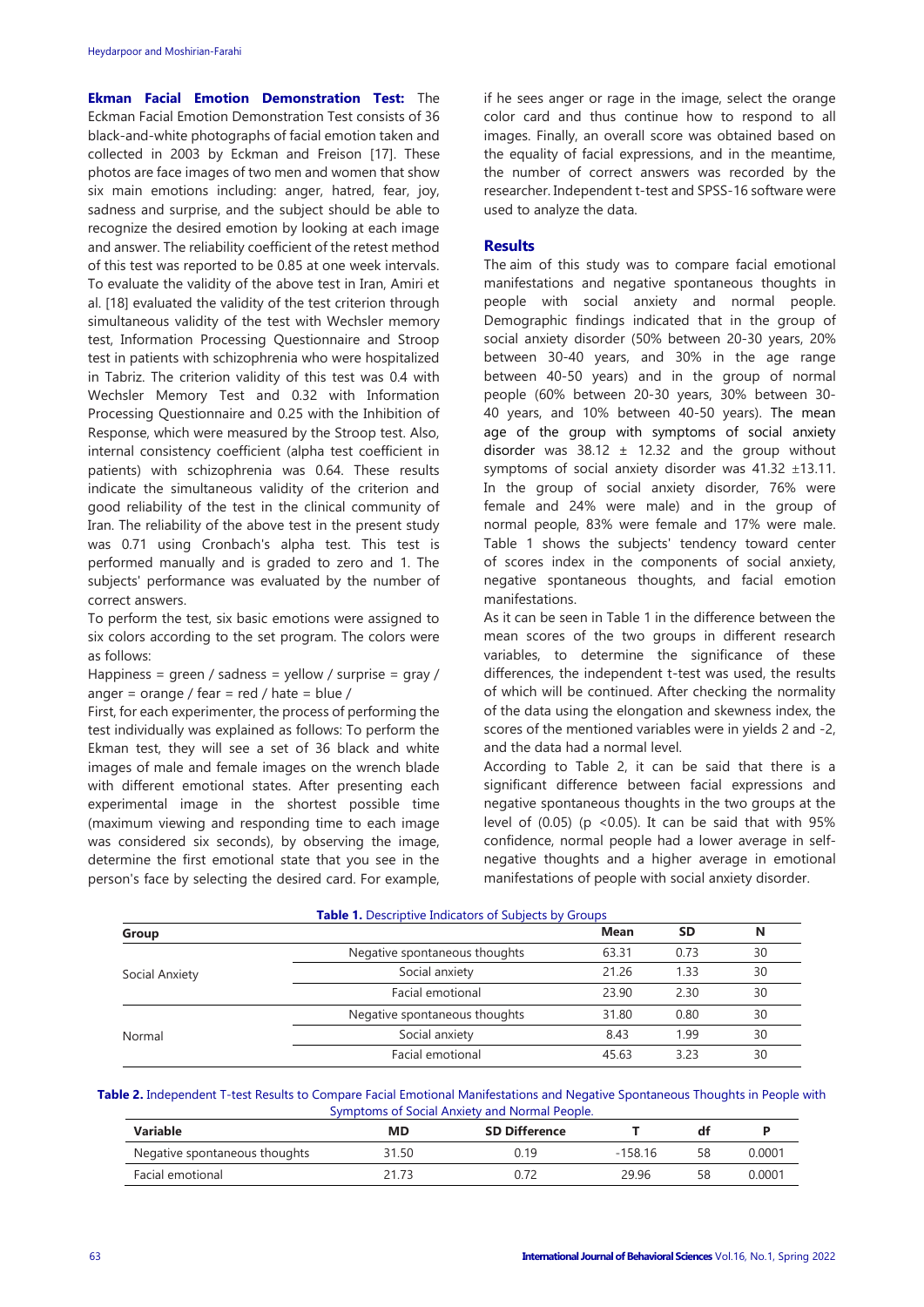# **Discussion**

The aim of this study was to compare the emotional manifestations of dynamic facial expressions and negative self-thoughts in individuals with symptoms of social anxiety and normal individuals. The results showed that there was a significant difference between the two groups in terms of facial emotional manifestations and negative spontaneous thoughts. The findings of this study are consistent with previous research [19-23].

Emotional facial expressions can play a significant role in the onset, maintenance, and persistence of anxiety, but they have not answered the question of how and through what process a person can control his or her behaviors as a result of emotional facial expressions. Examination of positive facial manifestations shows that people with social anxiety disorder are less successful in using positive facial manifestations and positive facial manifestations are negatively associated with symptoms of social anxiety disorder. People with anxiety disorders are less able to accept their emotions than people in the normal group.

High emotional perception, proper use of emotions and positive emotional experience have a significant negative relationship with the severity of social anxiety in people with social anxiety [17]. This result is in line with Barlow's [24] model of social anxiety disorder. According to this model, the perception of control over anxiety determines the amount of control that people believe they have over their anxious responses during social stress. People with social anxiety disorder experience unexpected and consecutive emotional experiences. Consecutive warnings in people with social anxiety and vulnerability cause them to find their physical and emotional reactions uncontrollable. Hence, people with social anxiety disorder believe in avoiding social situations and use less positive facial expressions in these situations because they lack internal control over their emotional responses when confronted with the situation.

Various variables are associated with anxiety disorders. One of these variables is facial expressions. The ability to regulate facial expressions begins in childhood and constantly evolves throughout life. It is a mechanism that plays an important role in the development and maintenance of these disorders. Organizing facial expressions of emotion involves a range of conscious or unconscious cognitive and behavioral strategies used to reduce, maintain, or increase a facial expression of emotion and what emotions a person has at what times and how. Experiences and expressing them, impresses. Thus, facial emotional manifestations are defined as the capacity to influence the experience and expression of one's emotions and is a complex skill that evolves throughout the action. Evidence suggests that people with anxiety disorders are less able to control their anxiety, sadness, and anger than normal people. People with anxiety disorders are less likely to control anxiety, sadness, and anger than normal people. People with anxiety disorders have difficulty applying emotion management strategies when dealing with negative emotions and are less effective at re-creating negative moods. In general, emotional dimensions have a significant effect on anxiety disorders, and maladaptive regulation of facial expressions plays an important mediating role in the relationship between anxiety and psychological distress. As a result, emotion regulation deficits may be common among people with anxiety disorders and represent a meta-diagnostic phenomenon that includes anxiety disorders.

Inability to control emotions, in addition to leading to the experience of negative emotions, also disrupts the process of adjustment and mental health of individuals and seriously threatens them. Explaining this finding, we can say that these people are constantly judged and prejudiced in relation to the upcoming events and are strongly involved in the anxious content of their thoughts, which prevents re-evaluating the situation from positive or harmless perspectives. Hence, these traits will lead to high levels of anxiety and worry. Findings show that people who use dysfunctional strategies and self-negative thoughts are usually more vulnerable to emotional problems and experience anxiety disorders. Hence, these traits will lead to high levels of anxiety and worry.

It can also be said that people who have more negative spontaneous thoughts are more likely to experience depression and anxiety. This is because negative perceptions and attitudes that contain helplessness and self-destruction lead to negative assumptions and biases. Negative spontaneous thoughts are caused by stressful life events and involve negative biases in the processing personal information. For example, he regularly blames himself (he is a loser) or (he will never be able to do anything). These interpretations lead to feelings of guilt and anxiety about oneself. Considering that negative spontaneous thoughts, when a person is in a negative mental framework, usually automatically and involuntarily accompany the stress and in such a situation make the person prone to anxiety and other psychological disorders.

The mere use of a questionnaire to collect data, and the socioeconomic heterogeneity of groups and the number of family members can be limitations that may negatively affect the results. It is suggested that this study be done by examining the socio-economic status and number of family members and to compare the results.

#### **Conclusion**

Based on the findings of the present study and the literature discussed above, it can be stated that the interpretation of facial expressions is vital in social communication and interpersonal relationships. Facial expressions are used as empirical stimuli to understand biases in the processing of social information in social anxiety, and facial expressions are related to emotional experience and are essential for adapting to one's social environment because they provide clues about how to interact with others.

Spontaneous negative thoughts are conscious or unconscious thoughts that occur in response to everyday